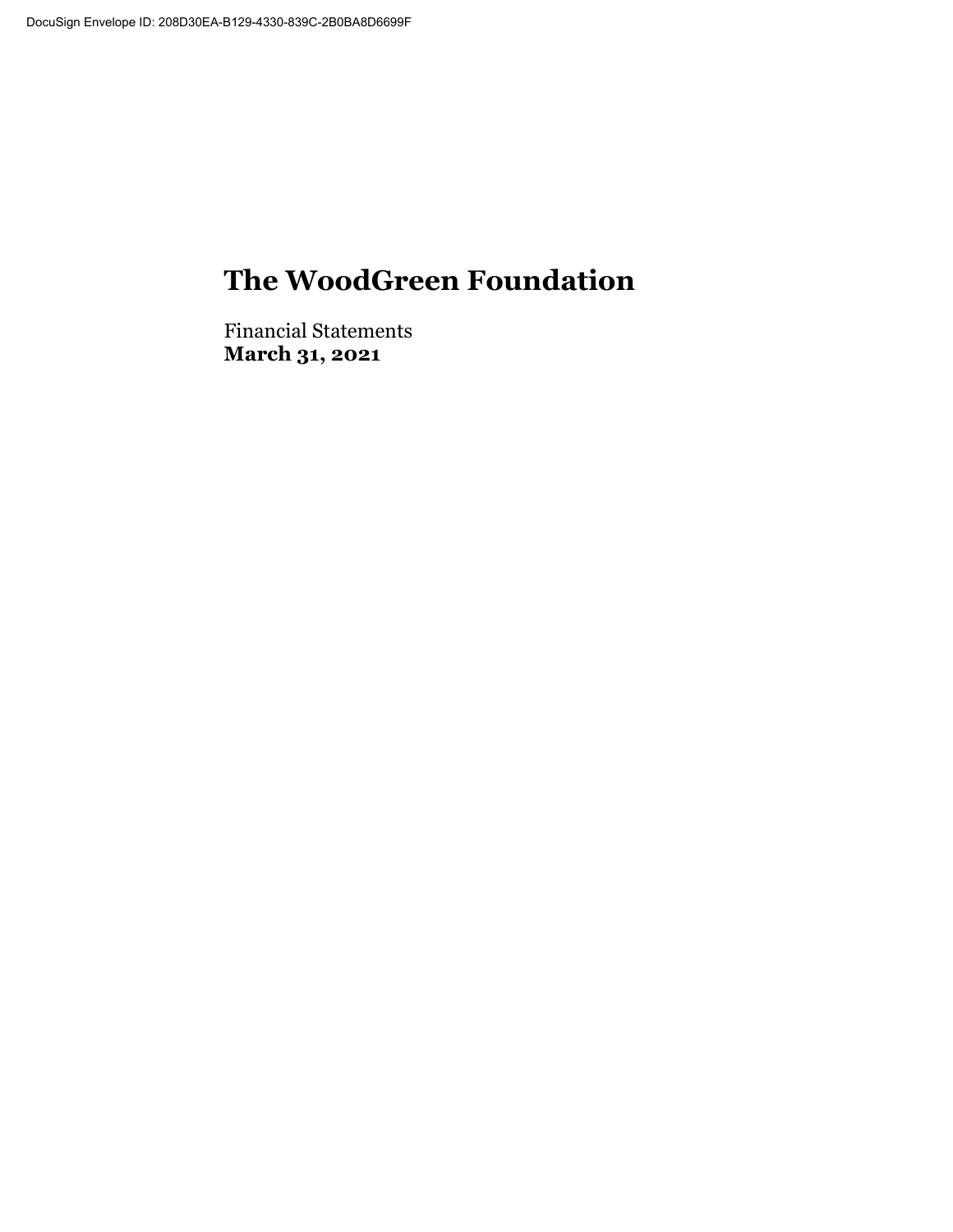

## *Independent auditor's report*

To the Directors of The WoodGreen Foundation

#### *Our opinion*

In our opinion, the accompanying financial statements present fairly, in all material respects, the financial position of The WoodGreen Foundation (the Foundation) as at March 31, 2021 and the results of its operations and its cash flows for the year then ended in accordance with Canadian accounting standards for not-for-profit organizations.

#### **What we have audited**

The Foundation's financial statements comprise:

- the balance sheet as at March 31, 2021;
- the statement of operations and fund balances for the year then ended;
- the statement of cash flows for the year then ended; and
- the notes to the financial statements, which include significant accounting policies and other explanatory information.

#### *Basis for opinion*

We conducted our audit in accordance with Canadian generally accepted auditing standards. Our responsibilities under those standards are further described in the *Auditor's responsibilities for the audit of the financial statements* section of our report.

We believe that the audit evidence we have obtained is sufficient and appropriate to provide a basis for our opinion.

#### **Independence**

We are independent of the Foundation in accordance with the ethical requirements that are relevant to our audit of the financial statements in Canada. We have fulfilled our other ethical responsibilities in accordance with these requirements.

#### *Responsibilities of management and those charged with governance for the financial statements*

Management is responsible for the preparation and fair presentation of the financial statements in accordance with Canadian accounting standards for not-for-profit organizations, and for such internal control as management determines is necessary to enable the preparation of financial statements that are free from material misstatement, whether due to fraud or error.

*PricewaterhouseCoopers LLP 200 Apple Mill Road, Vaughan, Ontario, Canada L4K 0J8 T: +1 905 326 6800, F: +1 905 326 5339*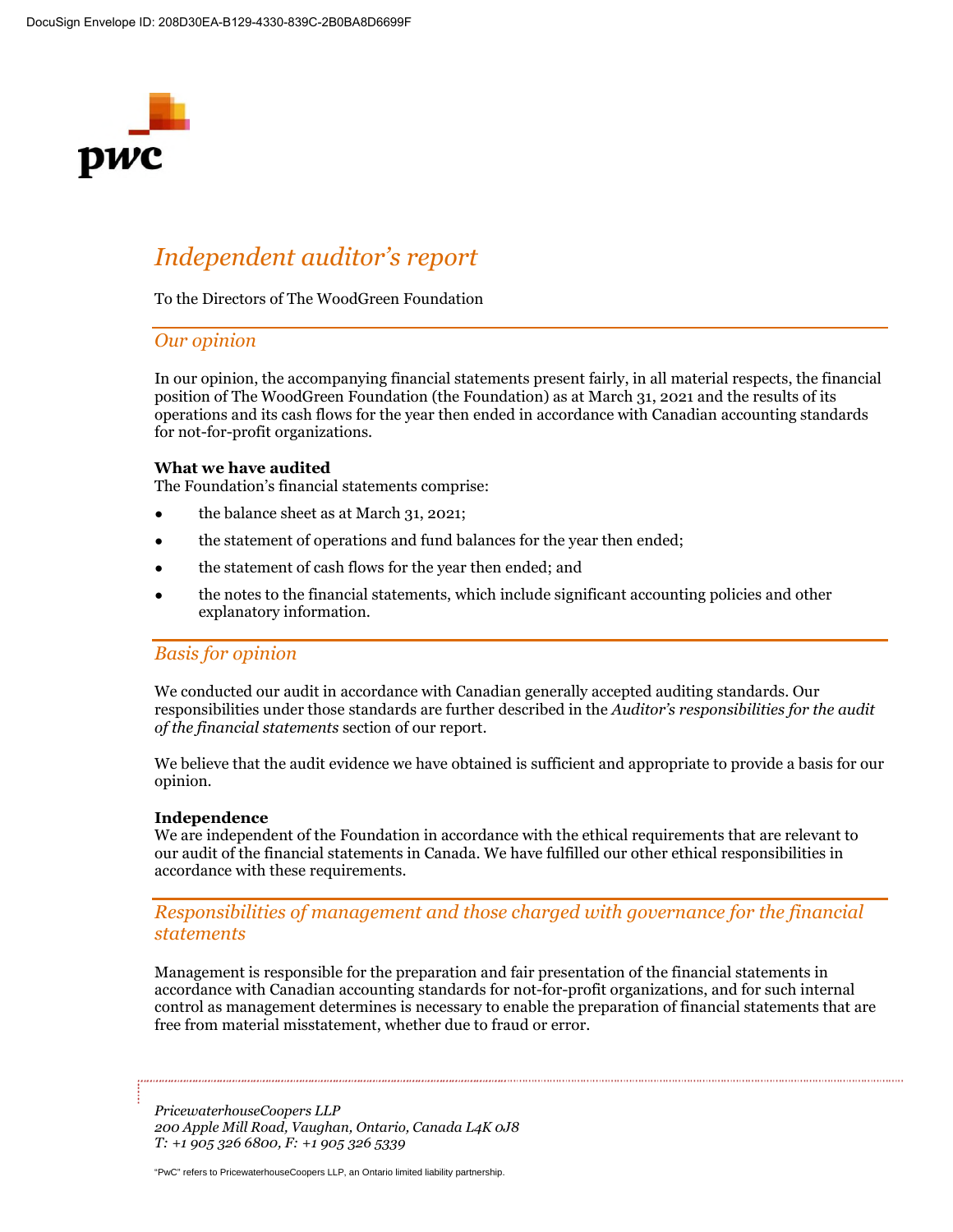

In preparing the financial statements, management is responsible for assessing the Foundation's ability to continue as a going concern, disclosing, as applicable, matters related to going concern and using the going concern basis of accounting unless management either intends to liquidate the Foundation or to cease operations, or has no realistic alternative but to do so.

Those charged with governance are responsible for overseeing the Foundation's financial reporting process.

#### *Auditor's responsibilities for the audit of the financial statements*

Our objectives are to obtain reasonable assurance about whether the financial statements as a whole are free from material misstatement, whether due to fraud or error, and to issue an auditor's report that includes our opinion. Reasonable assurance is a high level of assurance, but is not a guarantee that an audit conducted in accordance with Canadian generally accepted auditing standards will always detect a material misstatement when it exists. Misstatements can arise from fraud or error and are considered material if, individually or in the aggregate, they could reasonably be expected to influence the economic decisions of users taken on the basis of these financial statements.

As part of an audit in accordance with Canadian generally accepted auditing standards, we exercise professional judgment and maintain professional skepticism throughout the audit. We also:

- Identify and assess the risks of material misstatement of the financial statements, whether due to fraud or error, design and perform audit procedures responsive to those risks, and obtain audit evidence that is sufficient and appropriate to provide a basis for our opinion. The risk of not detecting a material misstatement resulting from fraud is higher than for one resulting from error, as fraud may involve collusion, forgery, intentional omissions, misrepresentations, or the override of internal control.
- Obtain an understanding of internal control relevant to the audit in order to design audit procedures that are appropriate in the circumstances, but not for the purpose of expressing an opinion on the effectiveness of the Foundation's internal control.
- Evaluate the appropriateness of accounting policies used and the reasonableness of accounting estimates and related disclosures made by management.
- Conclude on the appropriateness of management's use of the going concern basis of accounting and, based on the audit evidence obtained, whether a material uncertainty exists related to events or conditions that may cast significant doubt on the Foundation's ability to continue as a going concern. If we conclude that a material uncertainty exists, we are required to draw attention in our auditor's report to the related disclosures in the financial statements or, if such disclosures are inadequate, to modify our opinion. Our conclusions are based on the audit evidence obtained up to the date of our auditor's report. However, future events or conditions may cause the Foundation to cease to continue as a going concern.
- Evaluate the overall presentation, structure and content of the financial statements, including the disclosures, and whether the financial statements represent the underlying transactions and events in a manner that achieves fair presentation.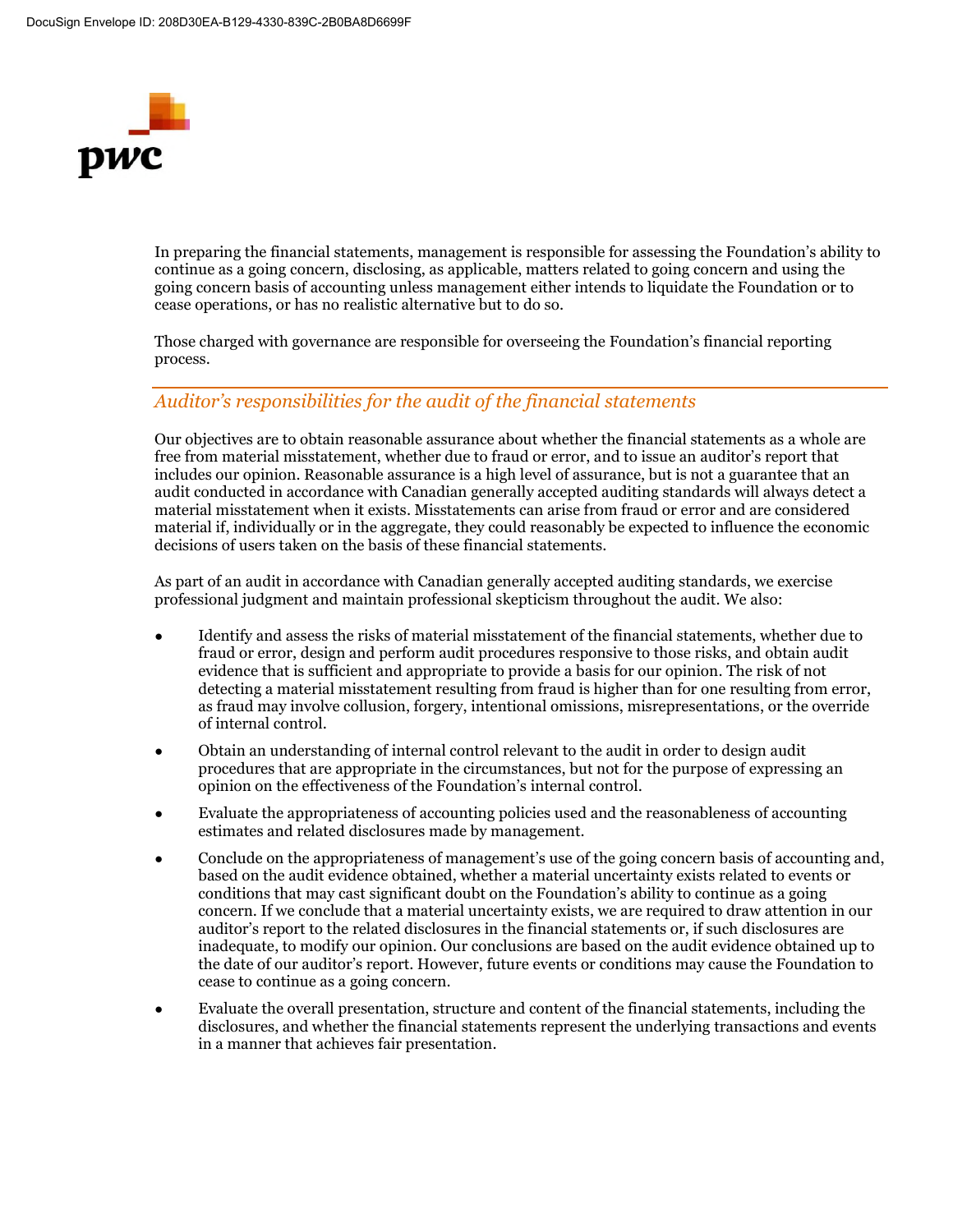

We communicate with those charged with governance regarding, among other matters, the planned scope and timing of the audit and significant audit findings, including any significant deficiencies in internal control that we identify during our audit.

Pricewaterhouse Coopers LLP

Chartered Professional Accountants, Licensed Public Accountants

Vaughan, Ontario July 30, 2021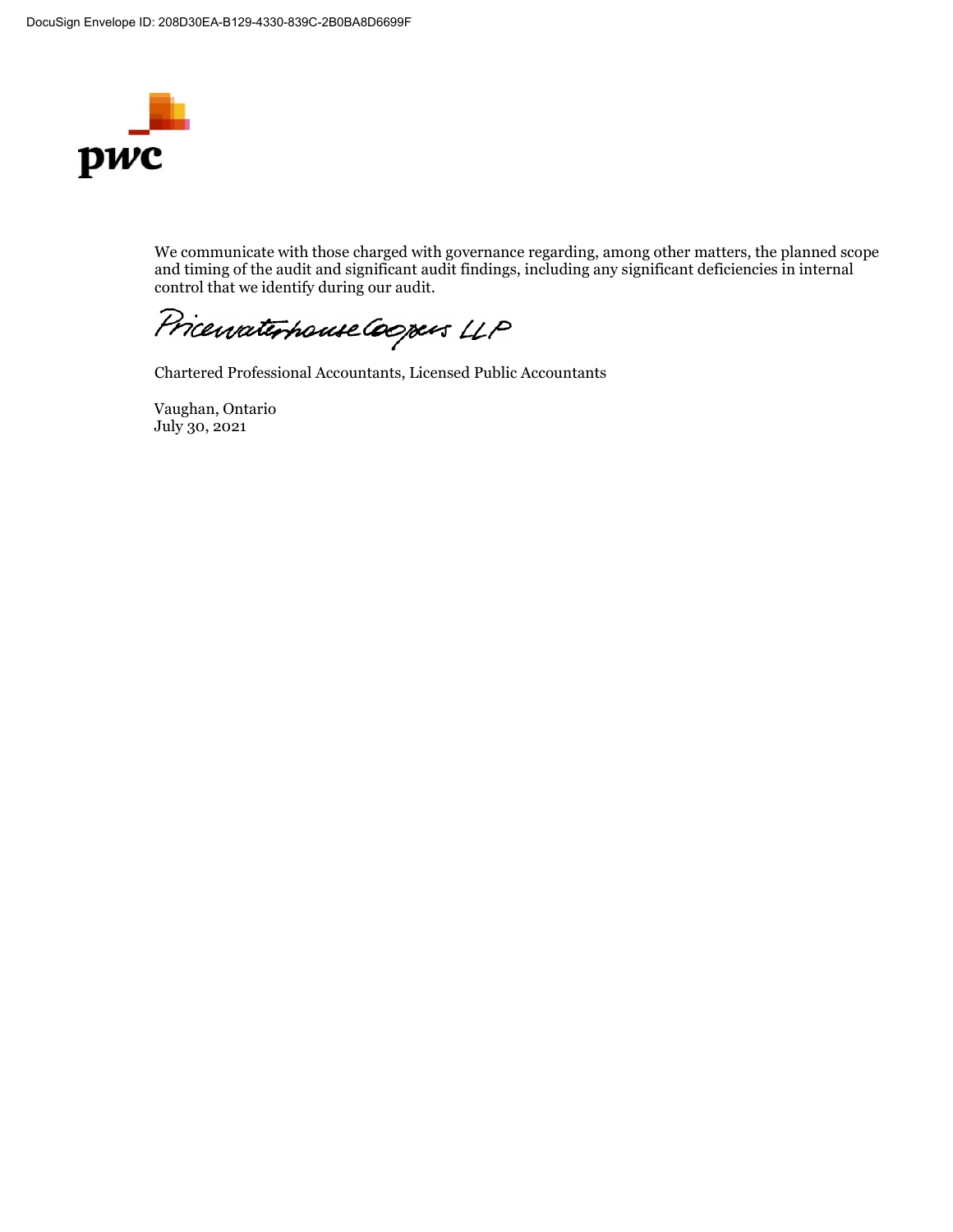### Balance Sheet **As at March 31, 2021**

|                                                                                                                                                                                                          | 2021                                                  | 2020<br>S                                 |
|----------------------------------------------------------------------------------------------------------------------------------------------------------------------------------------------------------|-------------------------------------------------------|-------------------------------------------|
| <b>Assets</b>                                                                                                                                                                                            |                                                       |                                           |
| <b>Current assets</b><br>Cash<br>Investments (note 3)<br>Accounts receivable<br>Due from WoodGreen Community Services (note 4)<br>Due from WoodGreen Community Housing Inc. (note 4)<br>Prepaid expenses | 2,560,287<br>6,821,960<br>28,531<br>163,417<br>62,533 | 3,484,429<br>5,793,985<br>96,758<br>3,561 |
|                                                                                                                                                                                                          | 9,636,728                                             | 9,378,733                                 |
| <b>Liabilities</b>                                                                                                                                                                                       |                                                       |                                           |
| <b>Current liabilities</b><br>Accounts payable and accrued liabilities<br>Due to WoodGreen Community Services (note 4)<br>Due to WoodGreen Community Housing Inc. (note 4)                               | 65,284                                                | 29,259<br>1,927,223<br>79,264             |
|                                                                                                                                                                                                          | 65,284                                                | 2,035,746                                 |
| <b>Fund Balances</b>                                                                                                                                                                                     |                                                       |                                           |
| <b>Restricted Fund</b>                                                                                                                                                                                   | 8,140,415                                             | 6,630,352                                 |
| <b>Unrestricted Fund</b>                                                                                                                                                                                 | 1,431,029                                             | 712,635                                   |
|                                                                                                                                                                                                          | 9,571,444                                             | 7,342,987                                 |
|                                                                                                                                                                                                          | 9,636,728                                             | 9,378,733                                 |

### **Approved by the Board of Directors**

| DocuSigned by:      | DocuSigned by:                 |          |
|---------------------|--------------------------------|----------|
| Beth Wilson         | Bill Mackinnon                 |          |
| $-1$ ADFE9FC303340E | Director<br>$-18056560AEECA08$ | Director |

The accompanying notes are an integral part of these financial statements.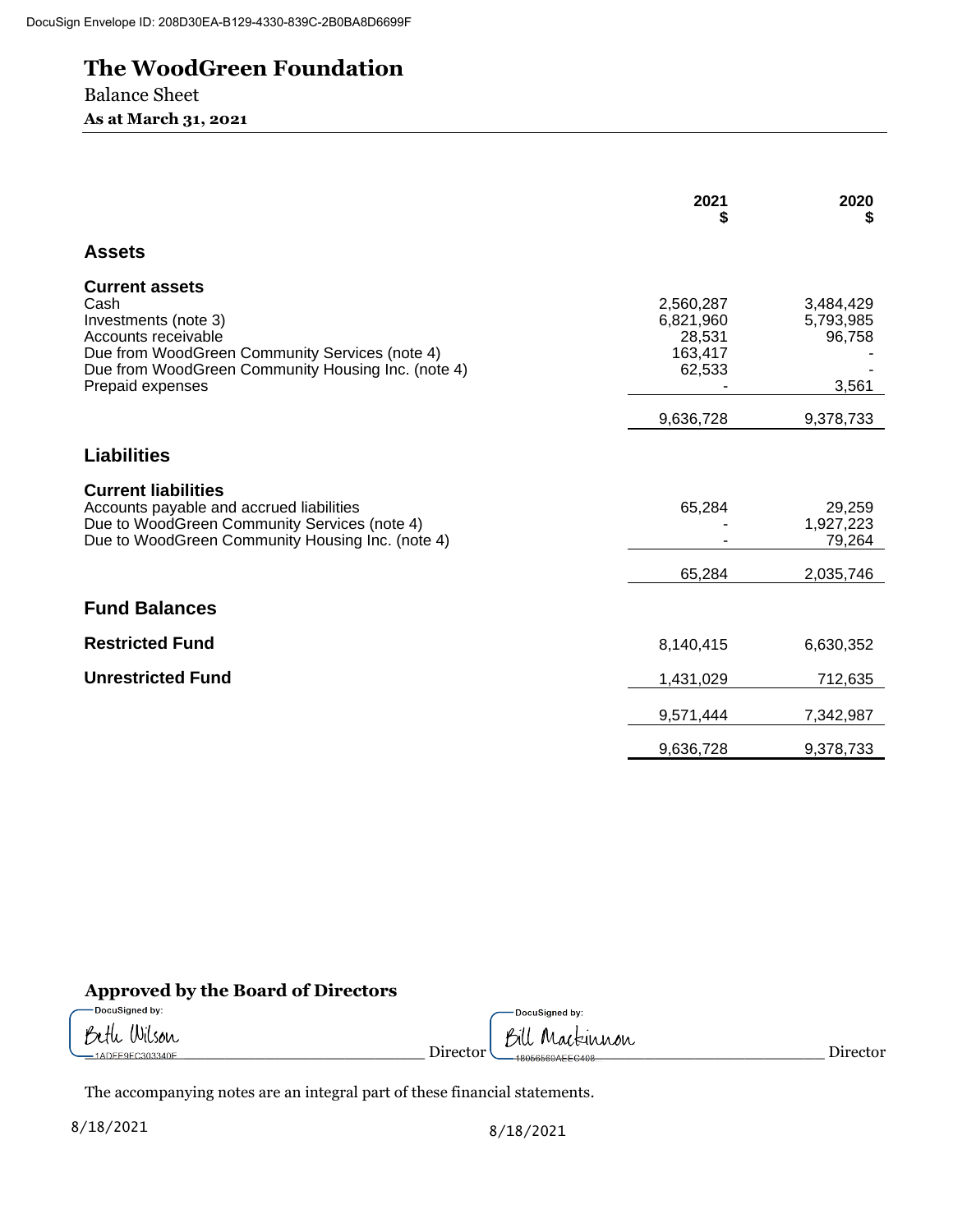Statement of Operations and Fund Balances

**For the year ended March 31, 2021** 

|                                                                              |                                       |                                         | 2021                 | 2020                 |
|------------------------------------------------------------------------------|---------------------------------------|-----------------------------------------|----------------------|----------------------|
|                                                                              | <b>Restricted</b><br><b>Fund</b><br>S | <b>Unrestricted</b><br><b>Fund</b><br>S | <b>Total</b>         | <b>Total</b><br>\$   |
| <b>Revenue</b><br>Donations (note 4)<br>Investment income                    | 2,770,608<br>30,948                   | 298,784<br>72,993                       | 3,069,392<br>103,941 | 2,468,147<br>125,801 |
|                                                                              | 2,801,556                             | 371,777                                 | 3,173,333            | 2,593,948            |
| <b>Expenses</b><br>Fundraising and special events<br>Administrative (note 4) | 16,466                                | 69,780<br>197,504                       | 69,780<br>213,970    | 126,146<br>485,726   |
|                                                                              | 16,466                                | 267,284                                 | 283,750              | 611,872              |
| <b>Excess of revenue over expenses</b><br>before undernoted items            | 2,785,090                             | 104,493                                 | 2,889,583            | 1,982,076            |
| Change in fair value of investments                                          | 177,190                               | 363,838                                 | 541,028              | (99,005)             |
| <b>Acquisition of AIS</b>                                                    |                                       | 62,581                                  | 62,581               |                      |
| <b>Transfer to Unrestricted Fund (note 6)</b>                                | (187, 482)                            | 187,482                                 |                      |                      |
| <b>Donations to WoodGreen Community</b><br><b>Housing Inc.</b> (note 4)      |                                       |                                         |                      | (79, 264)            |
| <b>Donations to WoodGreen Community</b><br><b>Services</b> (note 4)          | (1, 264, 735)                         |                                         | (1, 264, 735)        | (1,645,880)          |
| <b>Excess of revenue over expenses for</b><br>the year                       | 1,510,063                             | 718,394                                 | 2,228,457            | 157,927              |
| Fund balances - Beginning of year                                            | 6,630,352                             | 712,635                                 | 7,342,987            | 7,185,060            |
| Fund balances - End of year                                                  | 8,140,415                             | 1,431,029                               | 9,571,444            | 7,342,987            |

The accompanying notes are an integral part of these financial statements.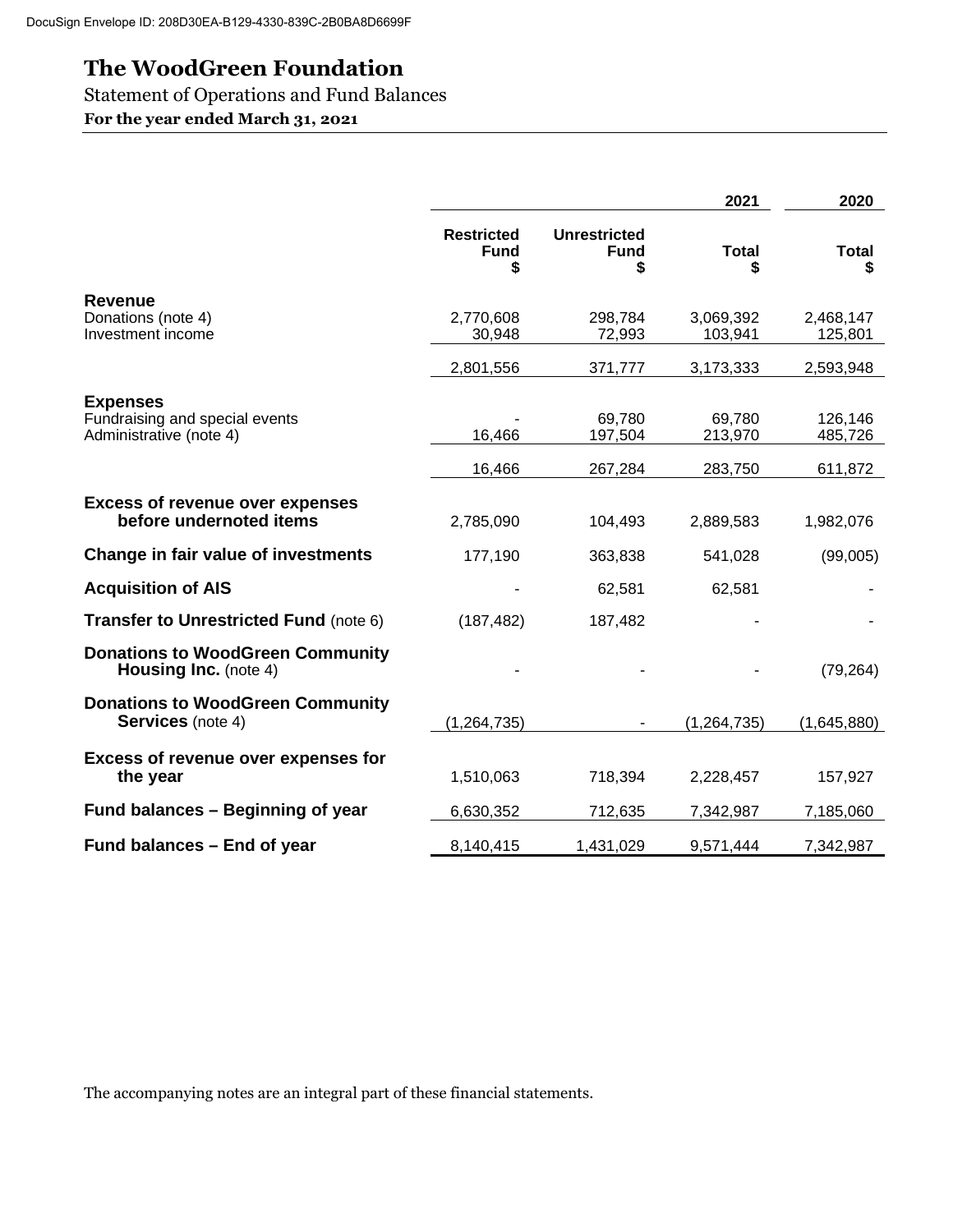### Statement of Cash Flows **For the year ended March 31, 2021**

|                                                                                                                                                                                                 | 2021                                                      | 2020<br>S                                               |
|-------------------------------------------------------------------------------------------------------------------------------------------------------------------------------------------------|-----------------------------------------------------------|---------------------------------------------------------|
| Cash provided by (used in)                                                                                                                                                                      |                                                           |                                                         |
| <b>Operating activities</b><br>Excess of revenue over expenses for the year<br>Items not involving cash<br>Reinvested investment income<br>Change in fair value of investments                  | 2,228,457<br>(58, 500)<br>(541,028)                       | 157,927<br>(31, 327)<br>99,005                          |
| Changes in non-cash working capital balances related to operations<br>Accounts receivable<br>Due to WoodGreen Community Services<br>Due to WoodGreen Community Housing Inc.<br>Prepaid expenses | 1,628,929<br>68,227<br>(2,090,639)<br>(141, 797)<br>3,561 | 225,605<br>(66, 269)<br>1,504,936<br>79,264<br>(3, 561) |
| Accounts payable and accrued liabilities                                                                                                                                                        | 36,025<br>(495,694)                                       | (100, 125)<br>1,639,850                                 |
| <b>Investing activities</b><br>Purchase of investments<br>Proceeds from disposal of investments                                                                                                 | (2, 148, 326)<br>1,719,878<br>(428,448)                   | (8,546,982)<br>8,986,836<br>439,854                     |
| Change in cash during the year                                                                                                                                                                  | (924, 142)                                                | 2,079,704                                               |
| Cash - Beginning of year                                                                                                                                                                        | 3,484,429                                                 | 1,404,725                                               |
| Cash – End of year                                                                                                                                                                              | 2,560,287                                                 | 3,484,429                                               |

The accompanying notes are an integral part of these financial statements.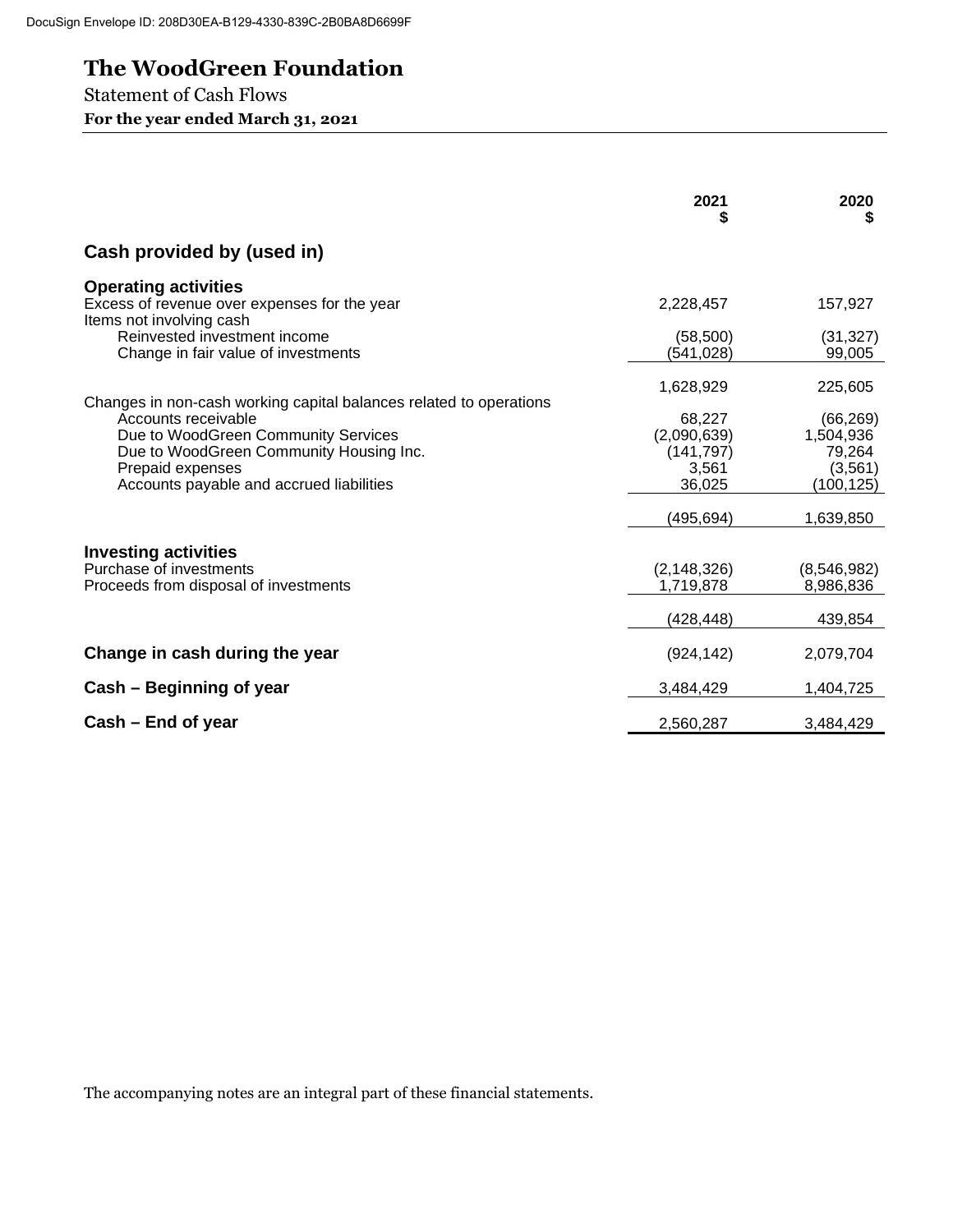Notes to Financial Statements **March 31, 2021** 

#### **1 Nature of operations**

The WoodGreen Foundation (the Foundation or TWGF) is a corporation without share capital and is incorporated under the laws of Canada. The Foundation is a registered charity filed for continuance under the Income Tax Act (Canada) and is exempt from income taxes provided certain requirements of the Income Tax Act (Canada) are met. The Foundation solicits, receives, manages and distributes funds to WoodGreen Community Services (WCS) and its related organizations.

For the year ended March 31, 2020, the outbreak of the novel strain of coronavirus, specifically identified as COVID-19, resulted in governments worldwide enacting emergency measures to combat the spread of the virus. On March 23, 2020, the City of Toronto declared a state of emergency. Emergency measures, which include the implementation of travel bans, self-imposed quarantine periods and social distancing, have caused material disruption to businesses globally, resulting in an economic slowdown.

For the year ended March 31, 2021, TWGF was not materially impacted by the timing and/or amount of future donations and valuation of portfolio investments. It is not possible to reliably estimate the length and severity of any future developments and the impact on the financial results and condition of the Foundation in future periods.

#### **2 Summary of significant accounting policies**

The Foundation follows Canadian accounting standards for not-for-profit organizations (ASNPO), as issued by the Canadian Accounting Standards Board. The accounting policies selected under this framework have been applied consistently.

#### **Fund accounting**

The Foundation follows the restricted fund method of accounting for contributions. The financial statements separately disclose the activities of the following funds maintained by the Foundation:

- the Unrestricted Fund includes general fundraising, investing, granting and administrative activities and represents unrestricted resources available for immediate use; and
- the Restricted Fund reflects donations and contributions that are to be expended for specific purposes as directed by donors.

#### **Revenue recognition**

Donations and special events revenue is recognized as revenue in the appropriate fund in the year received or receivable if the amount can be reasonably estimated and collection is reasonably assured. The Foundation recognizes revenue for special events in the year in which the event occurs. Contributions received in advance for the subsequent year's fundraising events are deferred and recorded as deferred revenue.

Investment income is accrued as it is earned. It includes dividend and interest income.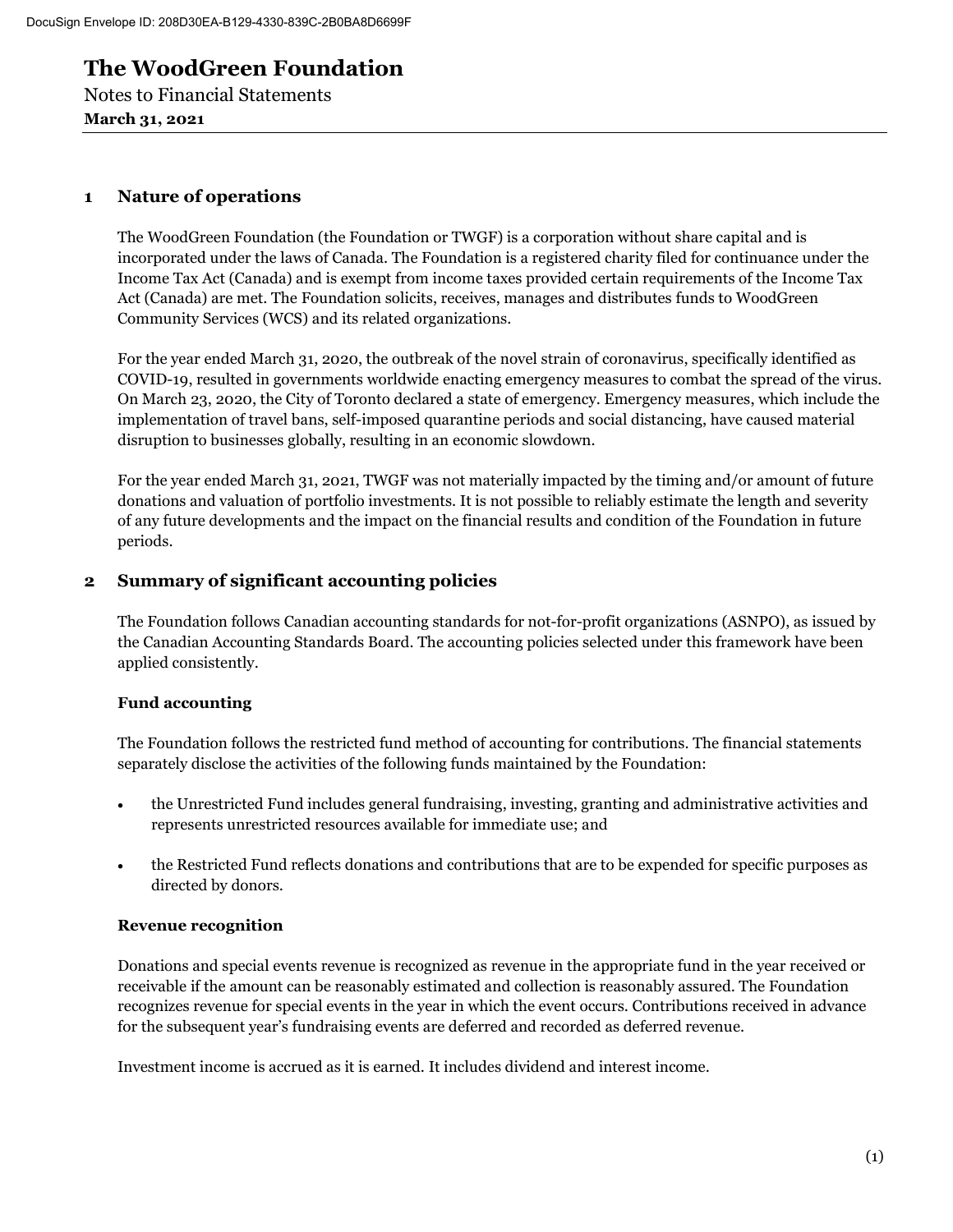Notes to Financial Statements **March 31, 2021** 

#### **Financial instruments**

Financial instruments are recorded at fair value on initial recognition. Cash and investments are subsequently measured at fair value. All other financial instruments are subsequently recorded at cost or amortized cost.

Transaction costs incurred on the acquisition of cash equivalents and investments are expensed as incurred. All other financial instruments are adjusted by transaction costs incurred on acquisition and financing costs, which are amortized on a straight-line basis.

Financial assets are assessed for impairment on an annual basis at the end of the fiscal year if there are indicators of impairment. If there is an indicator of impairment, the Foundation determines whether there is a significant adverse change in the expected amount or timing of future cash flows from the financial asset. If there is a significant adverse change in the expected cash flows, the carrying value of the financial asset is reduced to the highest of the present value of the expected cash flows, the amount that could be realized from selling the financial asset and the amount the Foundation expects to realize by exercising its right to any collateral. However, impairment losses previously recognized may be reversed if there is an event that indicates a decrease in the extent of impairment.

#### **Contributed services**

A number of volunteers contribute their services to the Foundation each year. Due to the difficulty of determining the fair value, these contributed services are not recognized or disclosed in the financial statements.

#### **Use of estimates**

The preparation of financial statements in accordance with ASNPO requires management to make estimates and assumptions that affect the reported amounts of assets and liabilities and the disclosure of contingent assets and liabilities at the date of the financial statements and the reported amounts of revenue and expenses during the year. Actual results could differ from those estimates.

#### **3 Investments**

Investments include investments managed by an investment manager that consist of the following:

|                                                                                                                                                                | 2021      | 2020      |
|----------------------------------------------------------------------------------------------------------------------------------------------------------------|-----------|-----------|
| High interest savings accounts<br>Guaranteed investment certificates, notes and debentures, with<br>maturities from May 17, 2021 to July 25, 2029 (2020 - from | 537,716   | 1,073,163 |
| May 7, 2020 to July 25, 2029)                                                                                                                                  | 2,492,903 | 2,004,048 |
| Mutual funds                                                                                                                                                   | 3,791,341 | 2,716,774 |
|                                                                                                                                                                | 6,821,960 | 5,793,985 |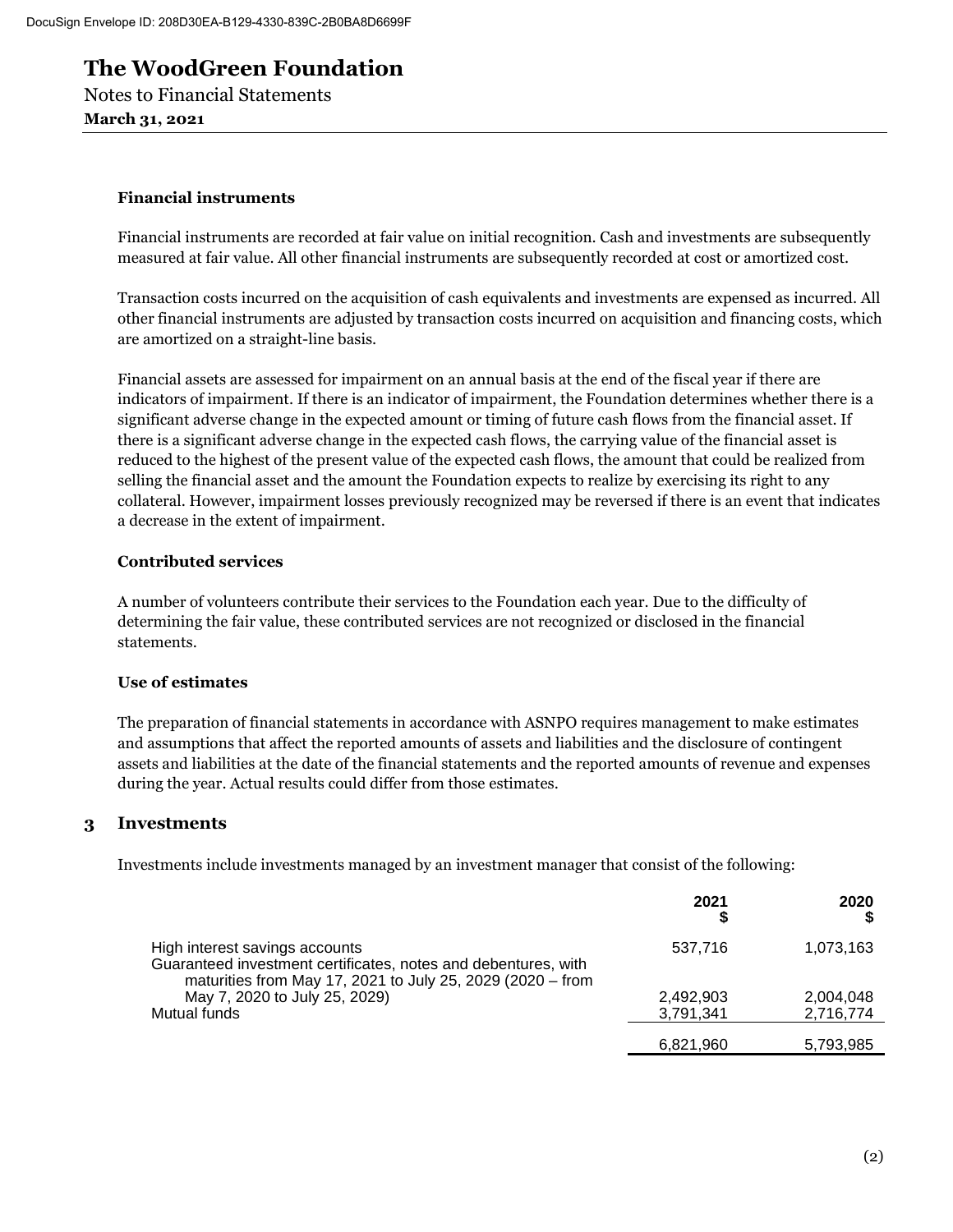Notes to Financial Statements **March 31, 2021** 

#### **4 Related party transactions**

WCS has control over the Foundation, since the directors of WCS constitute a majority of the members of the Foundation. WCS provides payroll and administrative services to the Foundation. During the year, the Foundation donated \$1,264,735 (2020 – \$1,645,880) to WCS and reimbursed WCS \$166,597 (2020 – \$369,511) for expenses paid by WCS on the Foundation's behalf. The amount due from WCS of \$163,417 (2020 – due to WCS of \$1,927,223) represents the net amount to be received to settle these transactions. From one year to the next, there may be volatility in the amount of related party transactions between WCS and the Foundation. This may be due to fluctuations in transfers of donations and/or amounts reimbursed for administrative expenses incurred by the Foundation.

During the year, the Foundation solicited \$nil (2020 –\$104,314) and received \$nil (2020 –\$79,264) for the revitalization of the Pape/Renwick playground for WoodGreen Community Housing Inc. (WCHI). The balance owing of \$25,050 (2020 – \$25,050) will be received on completion of the playground. The amount due from WCHI of \$62,533 (2020 – due to WCHI of \$79,264) represents the balance owing as a result of the acquisition of Accommodation Information and Support Inc.(AIS).

The above-noted transactions are in the normal course of business and are recorded at the exchange amount, which is the amount of consideration establishedp and agreed to by the related parties. Amounts due to/from related parties are unsecured, non-interest bearing and are payable on demand.

During the current year, members of the Foundation's board of directors personally or through related private foundations provided financial contributions amounting to  $$1,444,772$  (2020 –  $$637,500$ ).

#### **5 Financial instruments**

The main risks to which the Foundation's financial instruments are exposed are interest rate, market and credit risks. In management's opinion, the Foundation is not exposed to significant foreign exchange and cash flow risks.

#### **Interest rate risk**

Interest rate risk arises from the possibility that changes in interest rates will affect the value of investments held by the Foundation. However, there is limited exposure to interest rate risk due to short-term maturity, fixed interest rates and low risk nature of investments.

#### **Credit risk**

Credit risk is the risk one party to a financial instrument will cause a financial loss for the other party by failing to discharge an obligation. The Foundation is exposed to credit risk primarily through its investments with various financial institutions and accounts receivable. Management considers the credit risk to be low as the Foundation only places its investments with reputable and financially stable organizations and its accounts receivable are primarily from the Canada Revenue Agency.